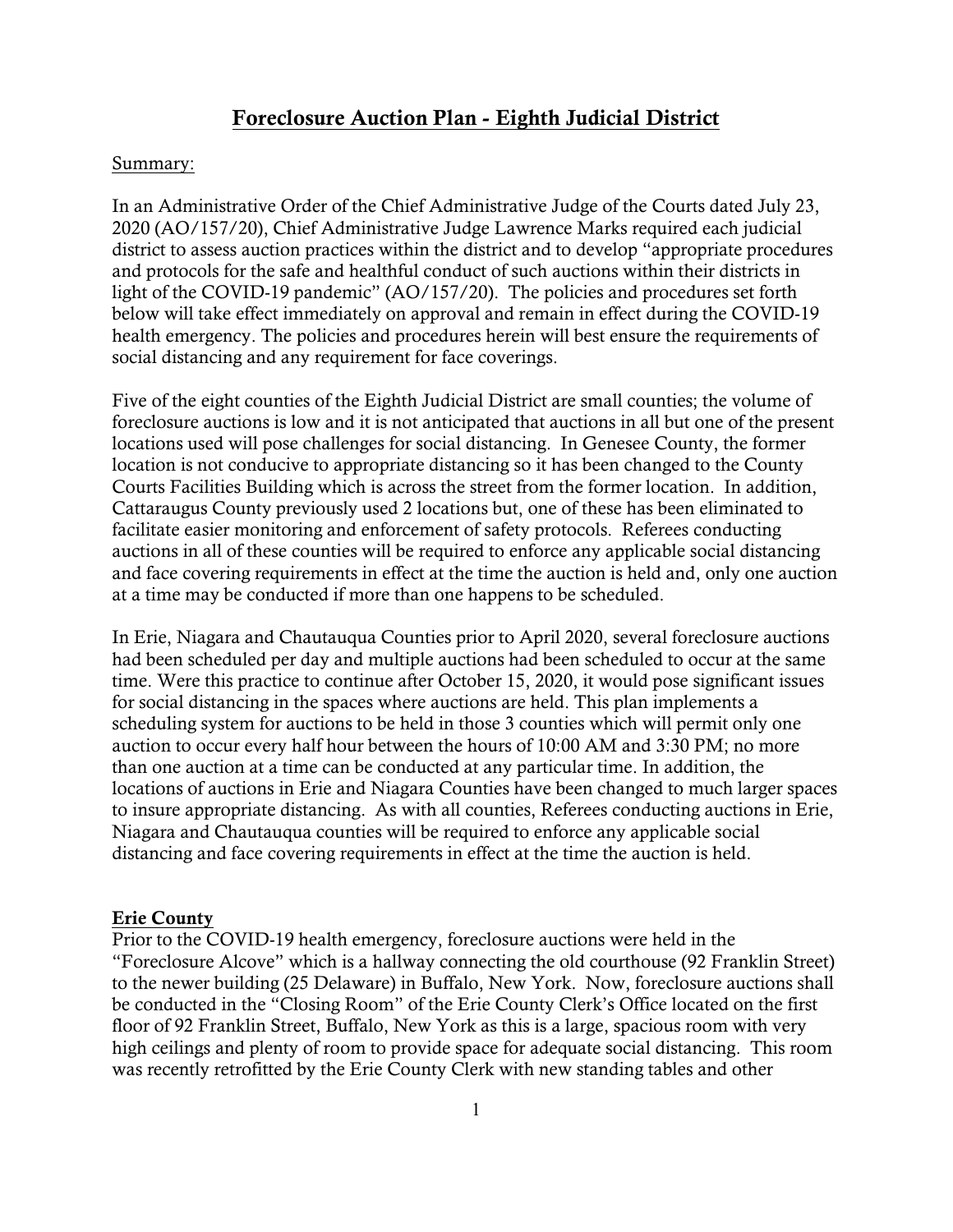equipment to ensure proper distancing.

To further address issues of social distancing for auctions in Erie County during the COVID-19 health emergency, the following procedures will be implemented:

- 1. In order to schedule an auction, Plaintiffs' attorneys must now contact the Erie Foreclosure Part at 8*jdforeclosures@nycourts.gov* for an appointment. The email and associated calendar will be monitored by the clerks assigned to the Erie Foreclosure Part, as well as by the Chief Clerk and Deputy Chief Clerk.
- 2. Only one auction at a time may be conducted and auctions may only be scheduled in half-hour blocks beginning at 10:00 AM and ending at 3:30 PM in order to avoid peak employee and general public entrance/exit times.
- 3. If the Erie Foreclosure Part becomes aware of parties showing up for an auction which conflicts with an auction scheduled through the Erie Foreclosure Part, the following rules shall apply:
	- a. The Plaintiffs' attorneys and Referees involved in the conflicting sales will be directed to check with their clients and/or other principals to ensure that their auction is set to continue and their file is not on a loss mitigation hold or some other stay;
	- b. If the conflicting auctions need to go forward, the auction that was scheduled through the Erie Foreclosure Part shall occur in the Erie County Clerk's "Closing Room". For the auction that was not properly scheduled, the Referee will either have to: a) hold the auction on the steps of 92 Franklin Street; or b) re-schedule the auction.
- 4. Granted judgments of foreclosure and sale shall incorporate and require compliance with the "Foreclosure Auction Rules for the 8<sup>th</sup> Judicial District" and the "Covid 19 Health Emergency Rules".

## **Niagara County**

Prior to the COVID-19 health emergency, foreclosure auctions were held in one of three locations:

1.) Lobby of Angelo A. DelSignore Civic Building (hereinafter, "DelSignore Building", 775 Third Street, Niagara Falls, New York;

2.) Rotunda of Niagara County Courthouse, 175 Hawley Street, Lockport, New York;

3.) Lobby of the City Hall of the particular city where the property was located (if located in a city).

Going forward, all foreclosure auctions shall be conducted in the area known as the Jury Assembly/Hearing Room (Part 8) located in the basement of the DelSignore Building in Niagara Falls, New York. It is a large room which will permit appropriate distancing for many people.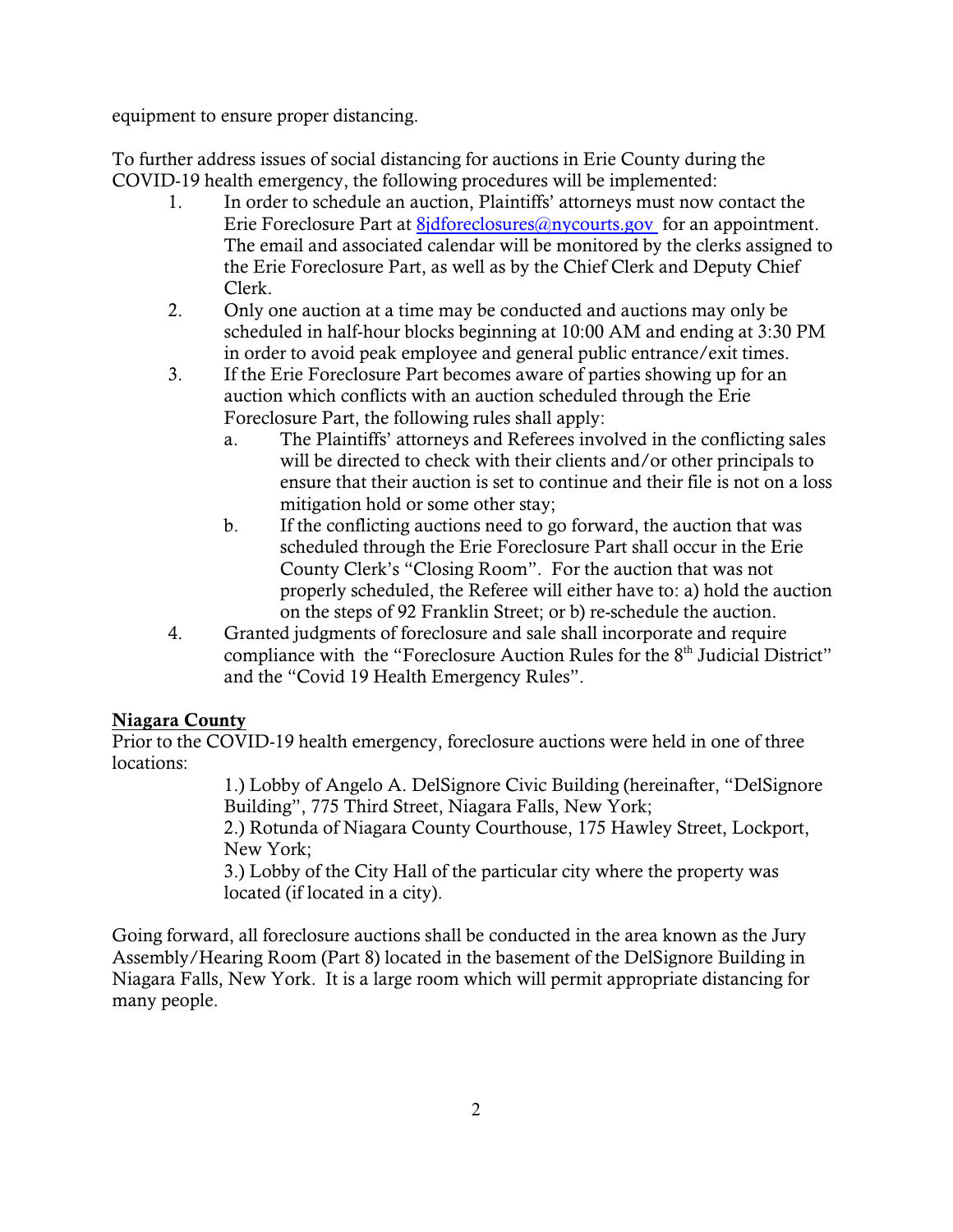To further address issues of social distancing for auctions in Niagara County during the COVID-19 health emergency, the following procedures will be implemented:

- 1. In order to schedule an auction, Plaintiffs' attorneys must now contact the Niagara Foreclosure Part at [niagaracountyforeclosure@nycourts.gov](mailto:monroeforeclosure@nycourts.gov.) for an appointment. The email and associated calendar will be monitored by the clerks assigned to the Niagara Foreclosure Part, as well as by the Chief Clerk and Deputy Chief Clerk.
- 2. Only one auction at a time may be conducted and auctions may only be scheduled in half-hour blocks beginning at 10:00 AM and ending at 3:30 PM in order to avoid peak employee and general public entrance/exit times.
- 3. If the Niagara Foreclosure Part becomes aware of parties showing up for an auction which conflicts with an auction scheduled through the Niagara Foreclosure Part, the following rules shall apply:
	- a. The Plaintiffs' attorneys and Referees involved in the conflicting sales will be directed to check with their clients and/or other principals to ensure that their auction is set to continue and their file is not on a loss mitigation hold or some other stay;
	- b. If the conflicting auctions need to go forward, the auction that was scheduled through the Niagara Foreclosure Part shall occur in the Lobby of the DelSignore Building. For the auction that was not properly scheduled, the Referee will either have to: a) hold the auction on the steps of the DelSignore Building; or b) re-schedule the auction.
- 4. Granted judgments of foreclosure and sale shall incorporate and require compliance with the "Foreclosure Auction Rules for the 8th Judicial District" and the "Covid 19 Health Emergency Rules".

# **Chautauqua County**

Prior to the COVID-19 health emergency, foreclosure auctions were held under the Rotunda of the Chautauqua County Courthouse, Mayville, New York. Foreclosure auctions will continue at this location based upon the suitability of the area considering its size and ability to permit social distancing.

To further address issues of social distancing for auctions in Chautauqua County during the COVID-19 health emergency, the following procedures will be implemented:

- 1. In order to schedule an auction, Plaintiffs' attorneys must now contact the Chautauqua Foreclosure Part at [chautauquaforeclosure@nycourts.gov](mailto:monroeforeclosure@nycourts.gov.) for an appointment. The email and associated calendar will be monitored by the clerks assigned to the Chautauqua Foreclosure Part, as well as by the Chief Clerk and Deputy Chief Clerk.
- 2. Only one auction at a time may be conducted and auctions may only be scheduled in half-hour blocks beginning at 10:00 AM and ending at 3:30 PM in order to avoid peak employee and general public entrance/exit times.
- 3. If the Chautauqua Foreclosure Part becomes aware of parties showing up for an auction which conflicts with an auction scheduled through the Chautauqua Foreclosure Part, the following rules shall apply: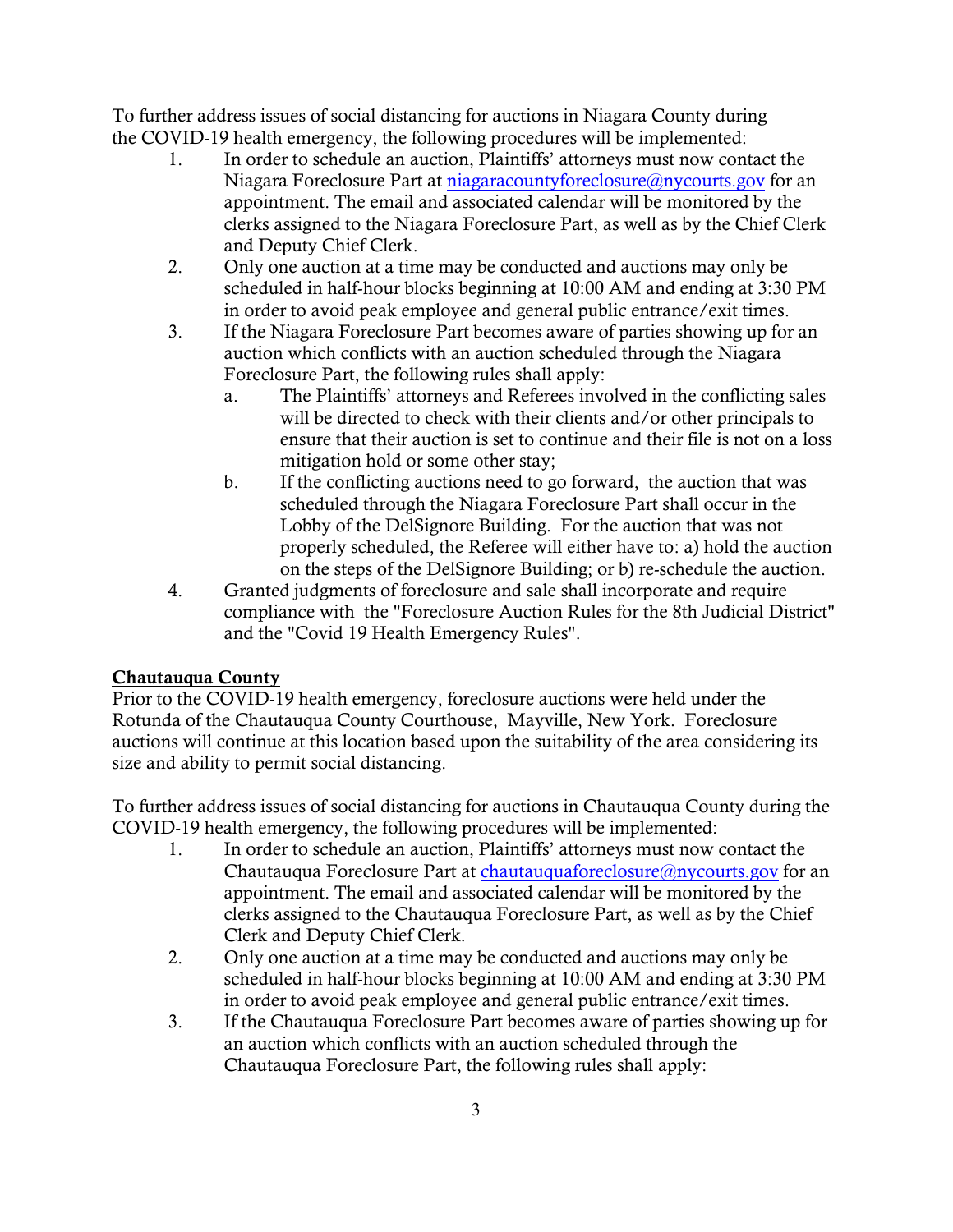- a. The Plaintiffs' attorneys and Referees involved in the conflicting sales will be directed to check with their clients and/or other principals to ensure that their auction is set to continue and their file is not on a loss mitigation hold or some other stay;
- b. If the conflicting auctions need to go forward, the auction that was scheduled through the Chautauqua Foreclosure Part shall occur under the Rotunda of the Gerace Office Building. For the auction that was not properly scheduled, the Referee will either have to: a) hold the auction on the steps of the Gerace Building; or b) re-schedule the auction.
- 4. Granted judgments of foreclosure and sale shall incorporate and require compliance with the "Foreclosure Auction Rules for the 8th Judicial District" and the "Covid 19 Health Emergency Rules".

### **Allegany County**

Prior to the COVID-19 health emergency, foreclosure auctions were held in the Allegany County Courthouse in Belmont, New York. Foreclosure auctions in Allegany County occur at a frequency of less than 1 auction a week. In addition, the auctions only draw one to three bidders. As the volume and attendance of foreclosure auctions is low, it is not anticipated that resuming auctions in Allegany County will pose issues of social distancing in the spaces where those auctions are held. In addition, only one auction at a time may be conducted if more than one happen to be scheduled. Granted judgments of foreclosure and sale shall include the following language: Granted judgments of foreclosure and sale shall incorporate and require compliance with the "Foreclosure Auction Rules for the 8th Judicial District" and the "Covid 19 Health Emergency Rules".

#### **Cattaraugus County**

Prior to the COVID-19 health emergency, foreclosure auctions were held in either the Lobby of Courthouse in Little Valley or the Lobby of Courthouse in Olean, depending on where the property or counsel were located. Foreclosure auctions in Cattaraugus County occur at a frequency of less than 1 auction a week. In addition, the auctions only draw one to three bidders. The volume of foreclosure auctions is low and while the use of both locations would permit social distancing, from an administrative perspective it would be better to conduct all of the auctions in only one location. Therefore, going forward, all foreclosure auctions shall be held in the Lobby of the Courthouse in Little Valley, New York. In addition, only one auction at a time may be conducted if more than one happen to be scheduled. Granted judgments of foreclosure and sale shall incorporate and require compliance with the "Foreclosure Auction Rules for the 8th Judicial District" and the "Covid 19 Health Emergency Rules".

## **Genesee County**

Prior to the COVID-19 health emergency, foreclosure auctions were held in the Lobby of County Building #1 in Batavia, New York; location of the Genesee County Clerk's Office. Foreclosure auctions in Genesee County occur at a frequency of less than 1 auction a week and the auctions only draw one to three bidders. However, the present location cannot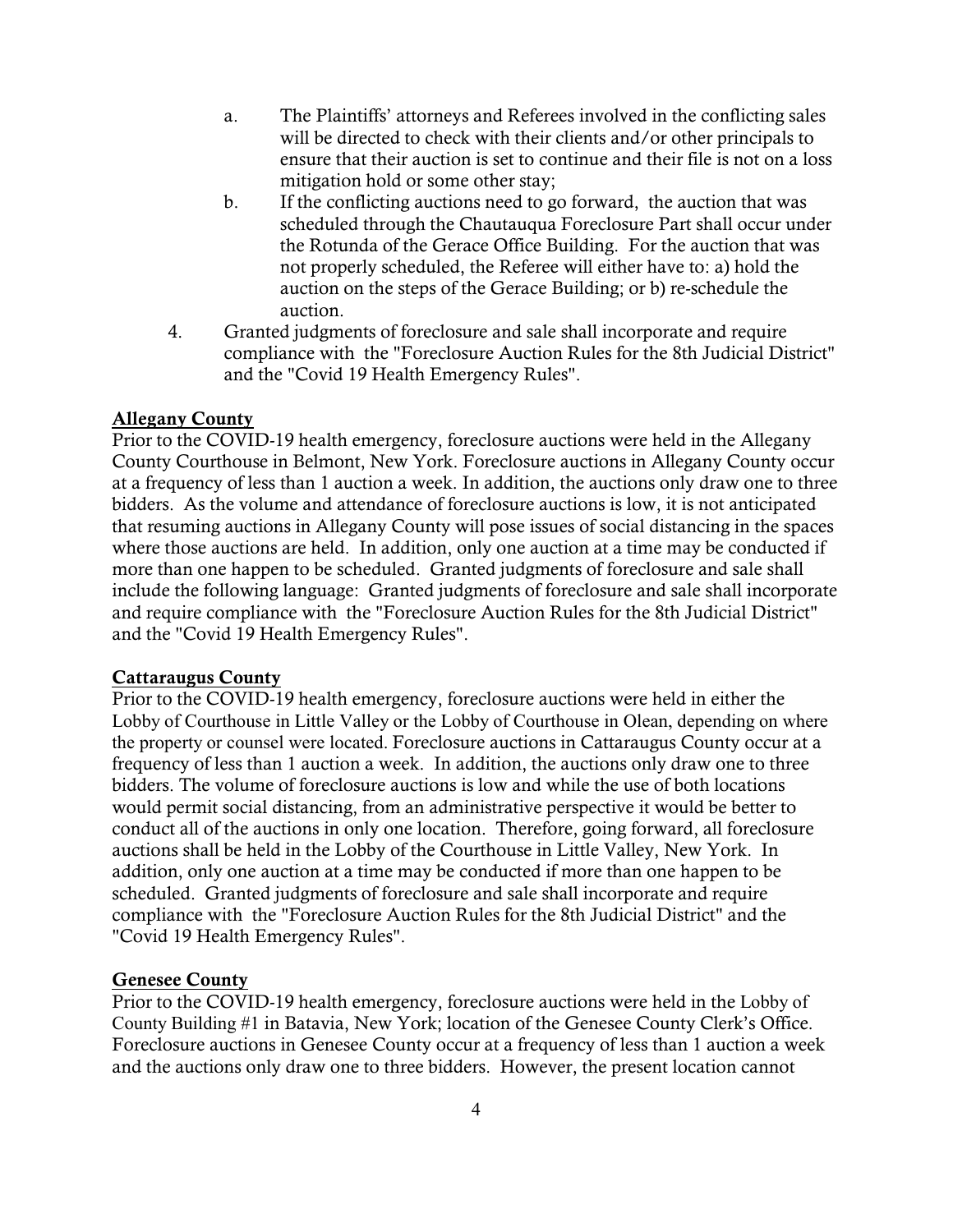accommodate more than a few people. Therefore, going forward, all foreclosure auctions shall be held at the Genesee County Courts Facility, One West Main Street, Batavia, New York to provide adequate space for social distancing. In addition, only one auction at a time may be conducted if more than one happen to be scheduled. Granted judgments of foreclosure and sale shall incorporate and require compliance with the "Foreclosure Auction Rules for the 8th Judicial District" and the "Covid 19 Health Emergency Rules".

#### **Orleans County**

Prior to the COVID-19 health emergency, foreclosure auctions were held on the steps of the Orleans County Courthouse in Albion, New York. Foreclosure auctions in Orleans County occur at a frequency of less than 1 auction a week. In addition, the auctions only draw one to three bidders. As the volume of foreclosure auctions is low and, considering the auctions are held outside, it is not anticipated that resuming auctions in Orleans County will pose issues of social distancing in the space where those auctions are held. Further, only one auction at a time may be conducted if more than one happen to be scheduled. Granted judgments of foreclosure and sale shall incorporate and require compliance with the "Foreclosure Auction Rules for the 8th Judicial District" and the "Covid 19 Health Emergency Rules".

#### **Wyoming County**

Prior to the COVID-19 health emergency, foreclosure auctions were held under the Rotunda of the Wyoming County Courthouse in Warsaw, New York. Foreclosure auctions in Wyoming County occur at a frequency of less than 1 auction a week. In addition, the auctions only draw one to three bidders. As the volume of foreclosure auctions is low and, it is not anticipated that resuming auctions in Wyoming County will pose issues of social distancing in the space where those auctions are held. In addition, only one auction at a time may be conducted if more than one happen to be scheduled. Granted judgments of foreclosure and sale shall incorporate and require compliance with the "Foreclosure Auction Rules for the 8th Judicial District" and the "Covid 19 Health Emergency Rules".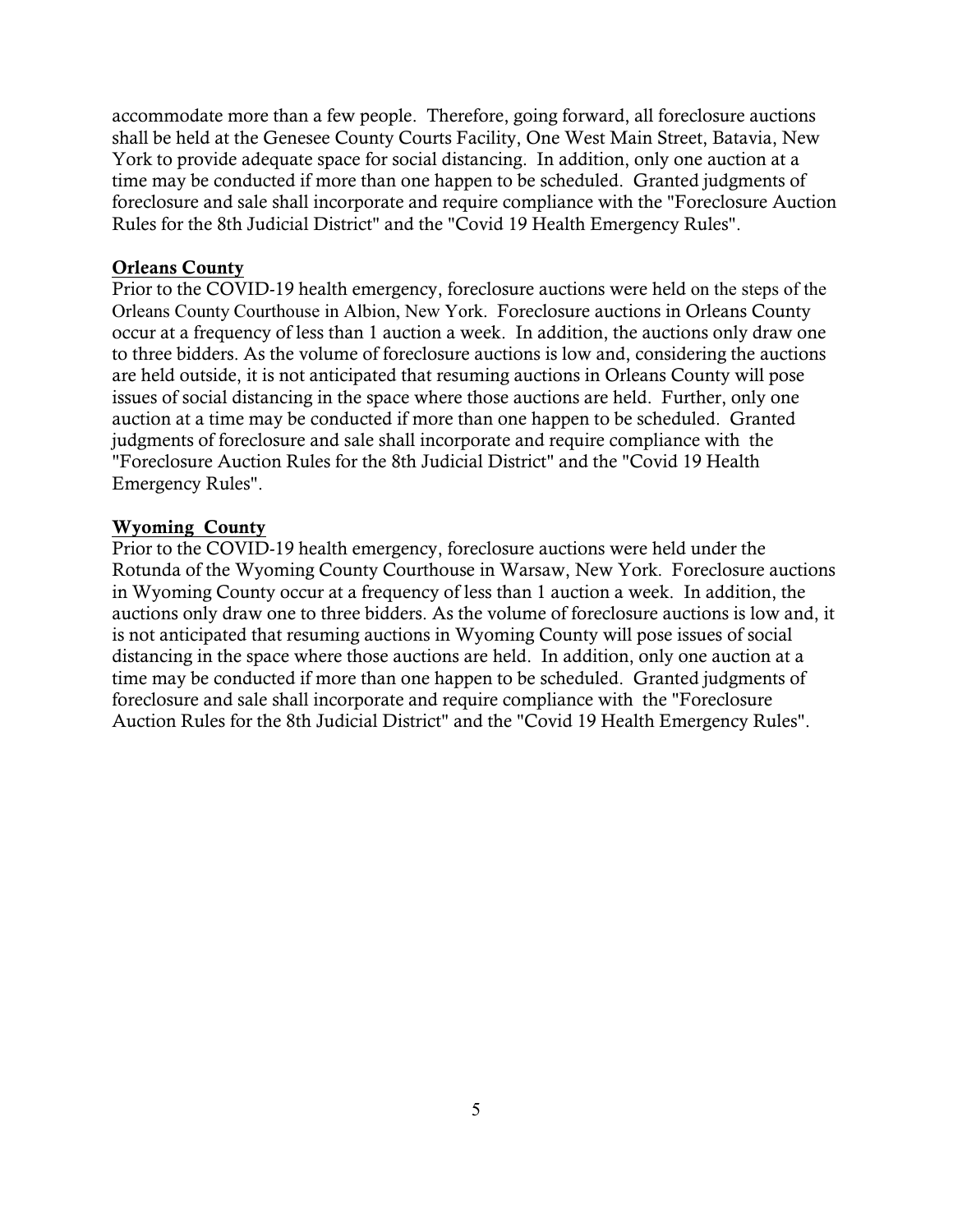# **Foreclosure Auction Rules - Eighth Judicial District**

The following rules shall be applicable for foreclosure auctions held within the Eighth Judicial District and shall be incorporated into the Terms of Sale for foreclosure auctions held within the Eighth Judicial District

1. A successful bidder must have in his/her possession at the time of the bid the full 10% of the sum bid, in cash or certified or bank check to be made payable to the Referee.

2. No sale will be deemed final until the full 10% deposit has been paid to the Referee and a Memorandum of Sale has been signed, which must be completed immediately following the sale.

3. If a successful bidder fails to immediately pay the deposit and sign the Memorandum of Sale, the Referee will strike the bid and the second-highest bidder shall be permitted to tender the 10% deposit and sign the Memorandum of Sale.

4. Bidders are cautioned that the failure to pay the full purchase price bid and appropriate closing costs at a closing to be scheduled no later than thirty (30) days following the auction (unless otherwise stipulated by all parties to the sale) may result in the forfeiture of the 10% deposit.

5. If the successful bidder defaults in concluding the transaction at the purchase price, he/she may be liable for the difference if the property is subsequently sold at auction for a lower price in a subsequent sale.

6. It is the responsibility of the bidder to acquaint him/herself with the property, any encumbrances thereon, and the Terms of Sale before placing a bid and to be certain that adequate funds are available to make good the bid.